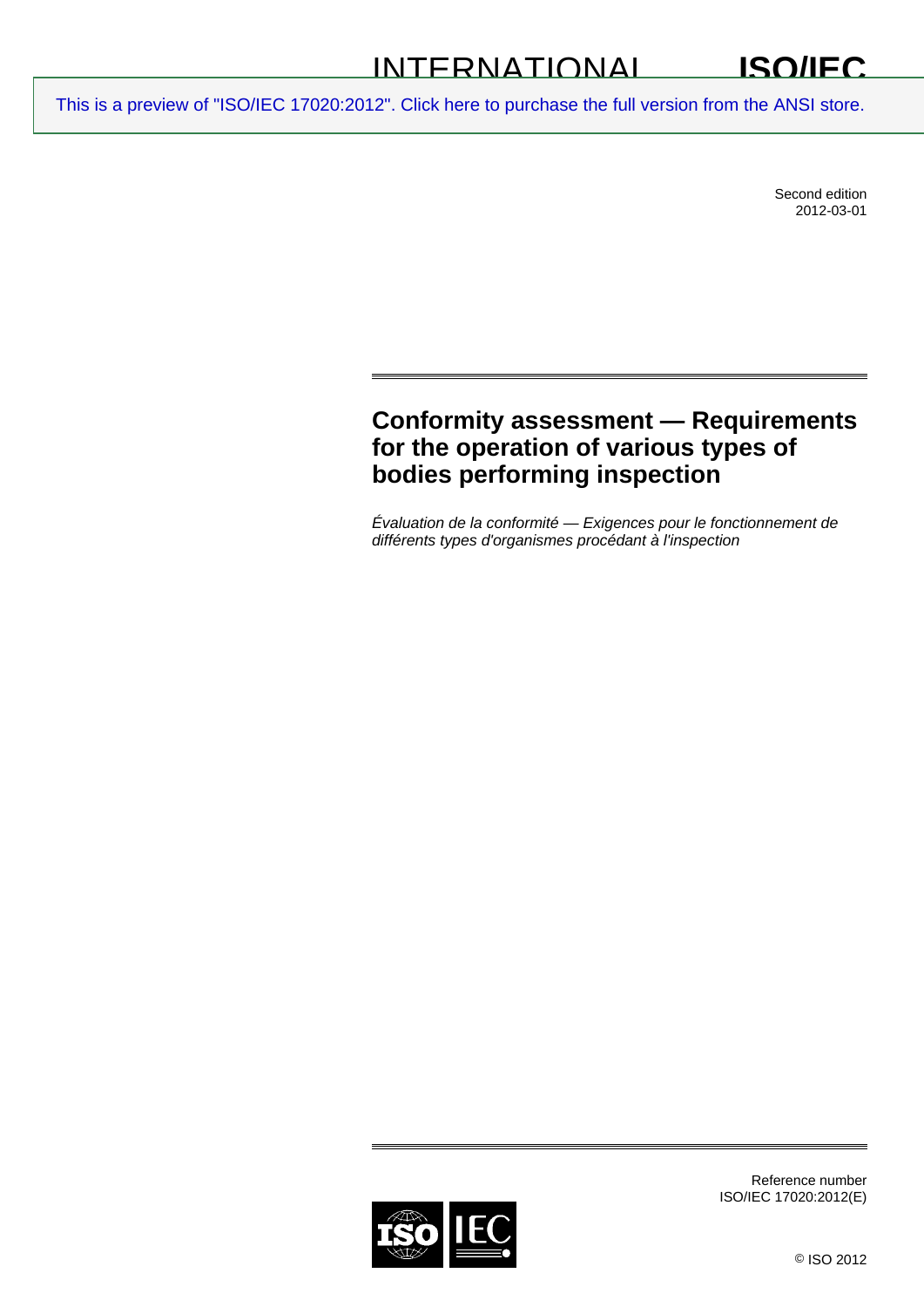

### **COPYRIGHT PROTECTED DOCUMENT**

#### © ISO 2012

All rights reserved. Unless otherwise specified, no part of this publication may be reproduced or utilized in any form or by any means, electronic or mechanical, including photocopying and microfilm, without permission in writing from either ISO at the address below or ISO's member body in the country of the requester.

ISO copyright office Case postale 56 · CH-1211 Geneva 20 Tel. + 41 22 749 01 11 Fax + 41 22 749 09 47 E-mail copyright@iso.org Web www.iso.org

Published in Switzerland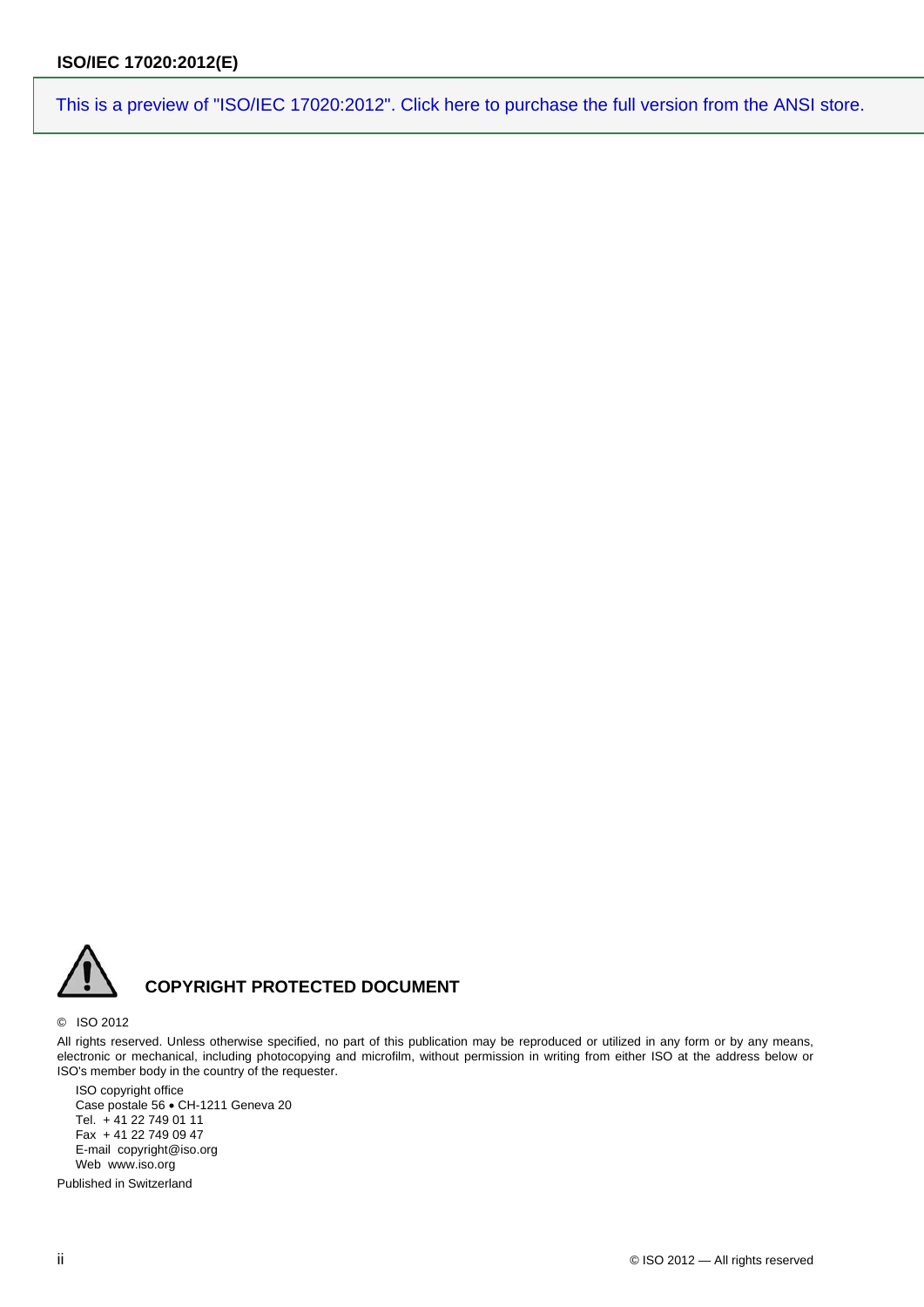## **Contents**

| 1                                                                                |  |  |
|----------------------------------------------------------------------------------|--|--|
| $\mathbf{2}$                                                                     |  |  |
| 3                                                                                |  |  |
| 4<br>4.1<br>4.2                                                                  |  |  |
| $5\phantom{.0}$<br>5.1<br>5.2                                                    |  |  |
| 6<br>6.1<br>6.2<br>6.3                                                           |  |  |
| $\overline{7}$<br>7.1<br>7.2<br>7.3<br>7.4<br>7.5<br>7.6                         |  |  |
| 8<br>8.1<br>8.2<br>8.3<br>8.4<br>8.5<br>8.6<br>8.7<br>8.8                        |  |  |
|                                                                                  |  |  |
| Annex B (informative) Optional elements of inspection reports and certificates17 |  |  |
|                                                                                  |  |  |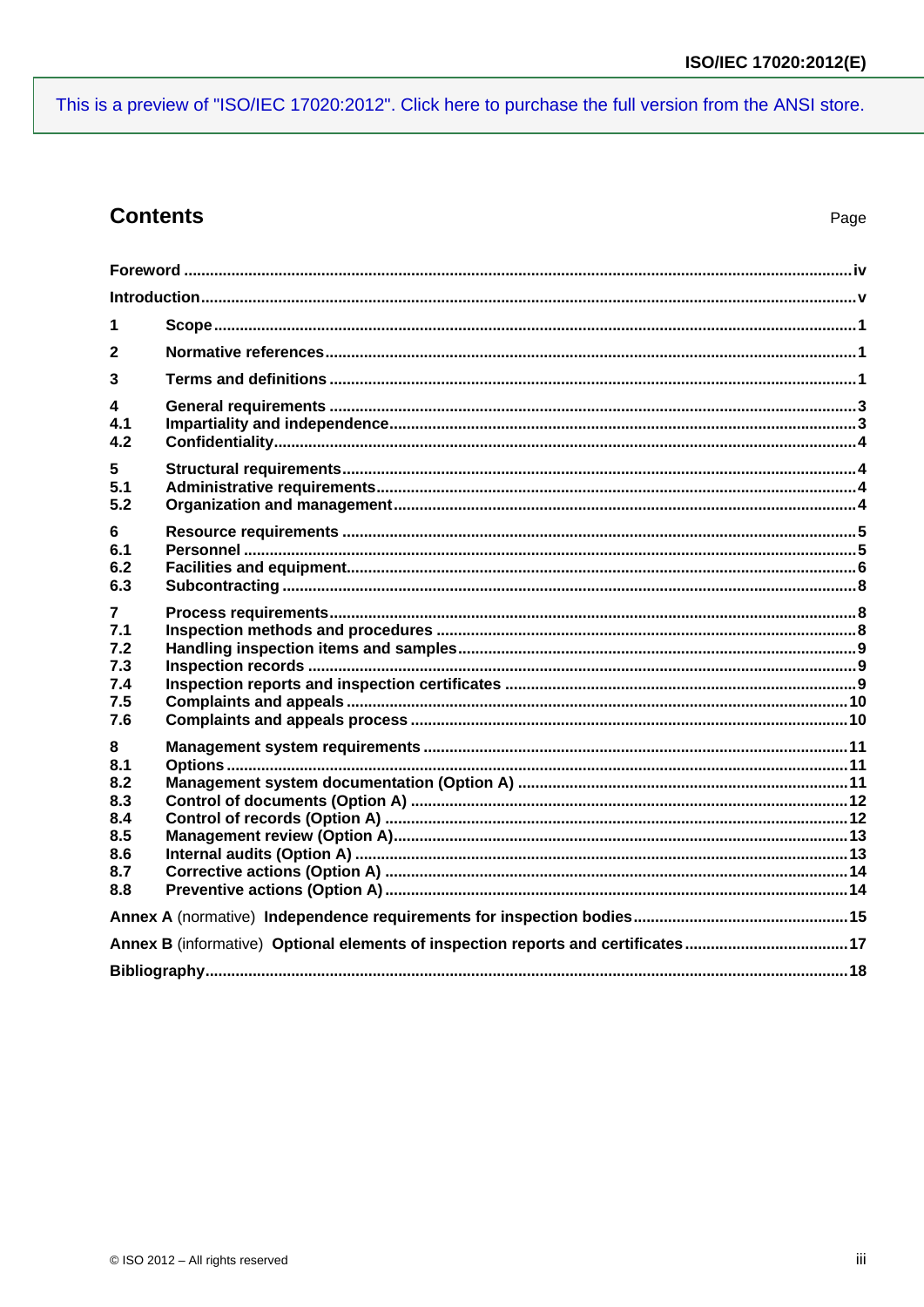## <span id="page-3-0"></span>**Foreword**

ISO (the International Organization for Standardization) and IEC (the International Electrotechnical Commission) form the specialized system for worldwide standardization. National bodies that are members of ISO or IEC participate in the development of International Standards through technical committees established by the respective organization to deal with particular fields of technical activity. ISO and IEC technical committees collaborate in fields of mutual interest. Other international organizations, governmental and non-governmental, in liaison with ISO and IEC, also take part in the work. In the field of conformity assessment, the ISO Committee on conformity assessment (CASCO) is responsible for the development of International Standards and Guides.

International Standards are drafted in accordance with the rules given in the ISO/IEC Directives, Part 2.

Draft International Standards are circulated to the national bodies for voting. Publication as an International Standard requires approval by at least 75 % of the national bodies casting a vote.

Attention is drawn to the possibility that some of the elements of this document may be the subject of patent rights. ISO shall not be held responsible for identifying any or all such patent rights.

ISO/IEC 17020 was prepared by the ISO Committee on conformity assessment (CASCO).

It was circulated for voting to the national bodies of both ISO and IEC, and was approved by both organizations.

This second edition cancels and replaces the first edition (ISO/IEC 17020:1998), which has been technically revised.